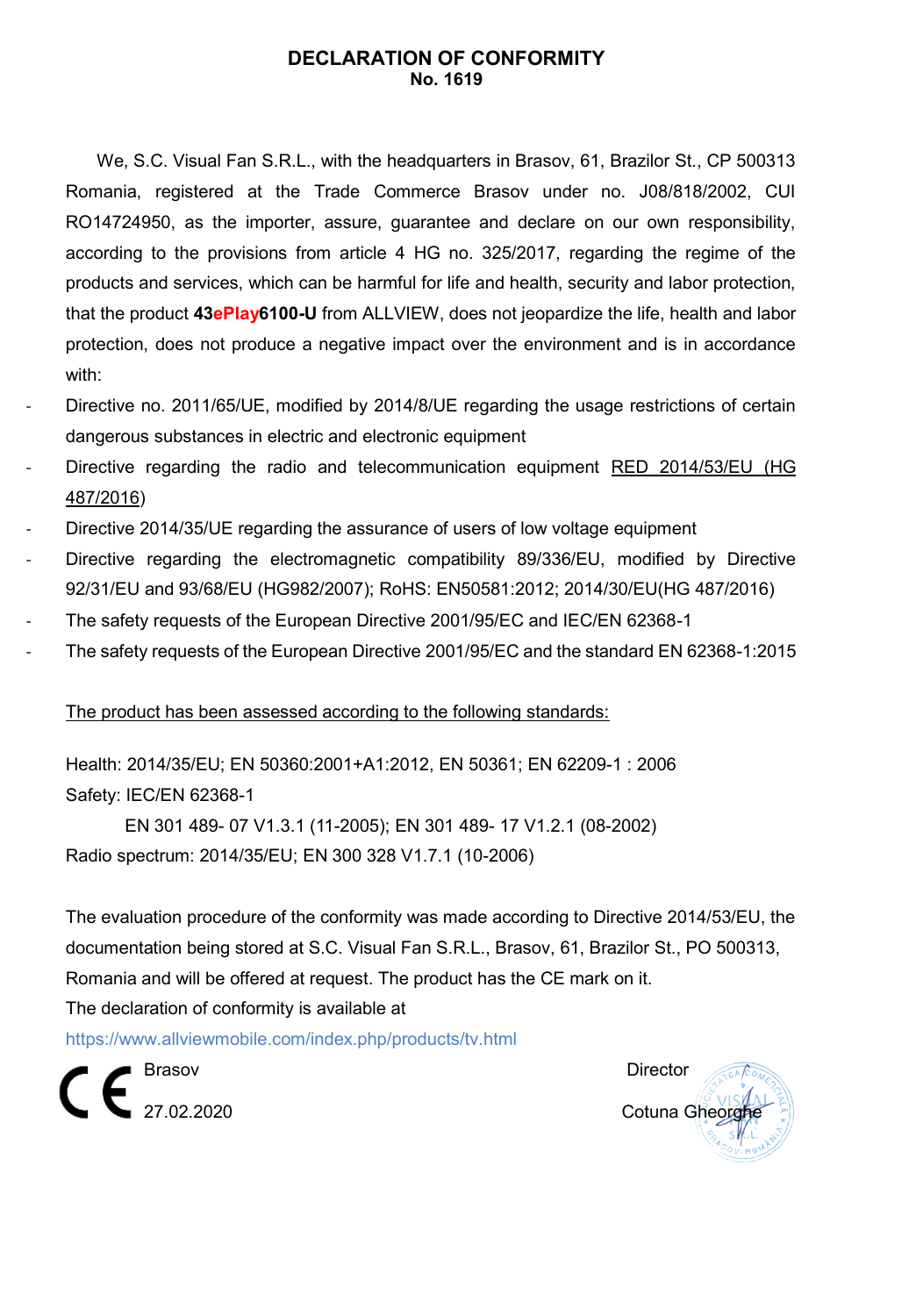## **DECLARAȚIE DE CONFORMITATE No. 1619**

Noi,S.C.Visual Fan S.R.L, cu sediul social in Brasov, Str. Brazilor nr.61, CP 500313 Romania, inregistrata la Reg. Com. Brasov sub nr. J08/818/2002, CUI RO14724950, in calitate de importator, asiguram, garantam si declaram pe proprie raspundere, conform prevederilor art. 4 HG nr. 325/2017 privind regimul produselor si serviciilor, care pot pune in pericol viata si sanatatea, securitatea si protectia muncii, ca produsul **43ePlay6100-U** marca ALLVIEW, nu pune în pericol viata, sanatatea, securitatea muncii, nu produce impact negativ asupra mediului si este in conformitate cu:

- Directiva nr. 2011/65/UE modificata de 2014/8/UE privind restrictiile de utilizare a anumitor substante periculoase in echipamentele electrice si electronice.

- Directiva privind echipamente radio si de telecomunicatii RED 2014/53/EU (HG 487/2016)

- [Directiva 2014/35/UE](https://www.legisplus.ro/Intralegis6/oficiale/afis.php?f=179242&diez=A28&link=0) privind asigurarea utilizatorilor de echipamente de joasa tensiune

- Directiva cu privire la compatibilitatea electromagnetica 89/336/EU, modificate de Directiva 92/31/EU si 93/68/EU (HG982/2007); RoHS: EN50581:2012; 2014/30/EU(HG 487/2016)

- Cerințele de siguranță ale Directivei Europene 2001/95/EC și a lui IEC/EN 62368-1

- Cerințele de siguranță ale Directivei Europene 2001/95/EC și a standardului EN62368-1:2015

Produsul a fost evaluat conform urmatoarelor standarde:

-Sanatate: 2014/35/EU;EN 50360:2001+A1:2012, EN 50361; EN 62209-1 : 2006

-Siguranta: IEC/EN 62368-1

 EN 301 489- 07 V1.3.1 (11-2005); EN 301 489- 17 V1.2.1 (08-2002) -Spectru radio: 2014/35/EU; EN 300 328 V1.7.1 (10-2006)

Procedura de evaluare a conformitatii a fost efectuata in conformitate cu Directiva 2014/53/EU, documentatia fiind depozitata la S.C. Visual Fan S.R.L., Brasov str. Brazilor nr.61, CP 500313, Romania si va fi pusa la dispozitie la cerere. Produsul are aplicat marcajul CE.

Declaratia de conformitate este disponibila la adresa *<https://www.allview.ro/produse/televizoare.html>*.

 $\mathbf{C} \in \mathbb{S}^{\text{Brasov}}$ 

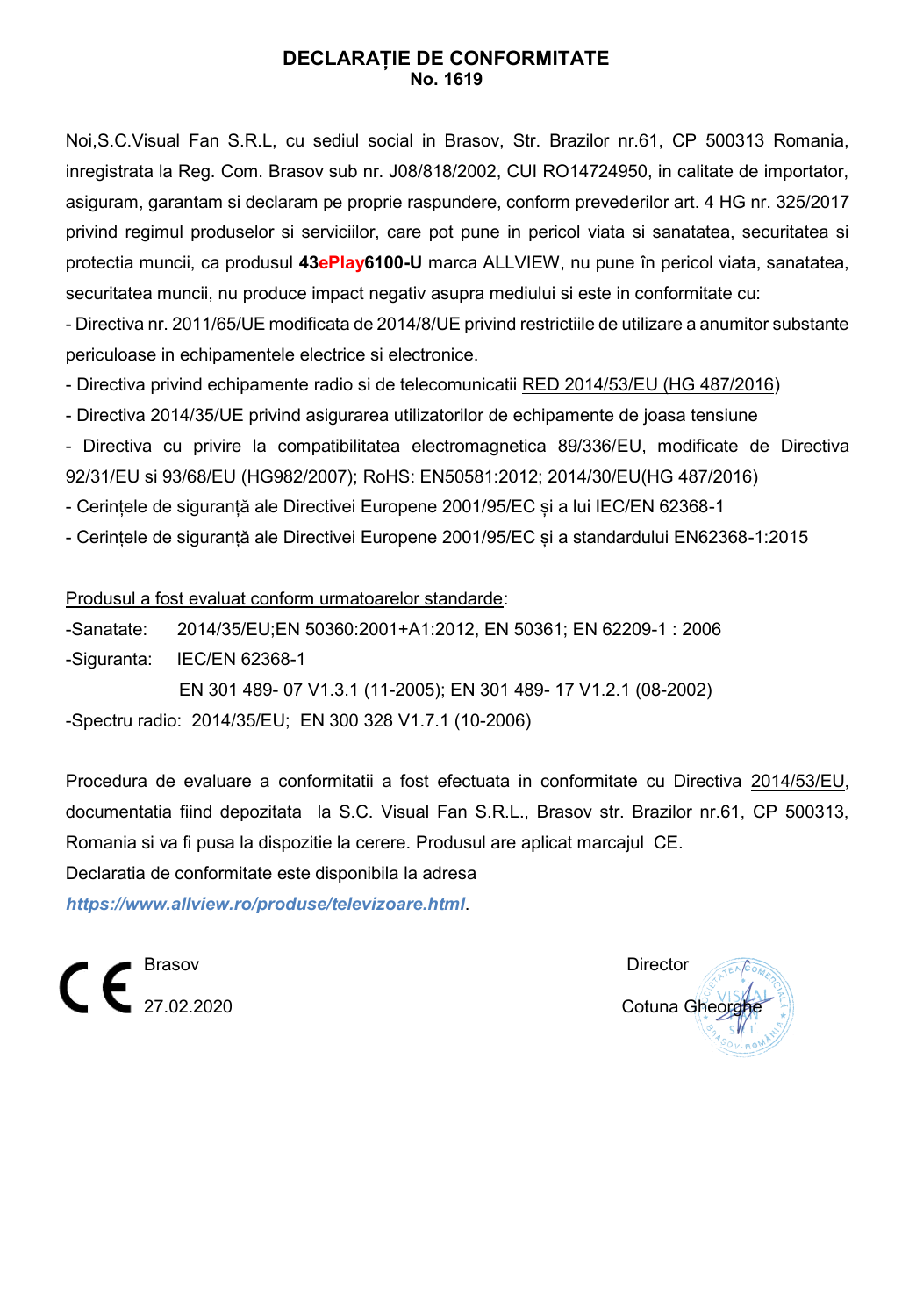# **MEGFELELŐSÉGI NYILATKOZAT No. 1619**

Az S.C. Visual Fan S.R.L., (székhely Brassó, Brazilor u 61, 500314 Románia, cégbejegyzés szám J08/818/2002, CUI RO14724950) mint importőr, egyedül, saját felelősségére kijelenti,

a 4 HG no. 325/2017 előírásainak megfelelően, hogy a **43ePlay6100-U** modell megnevezésű ALLVIEW termék, nem veszélyes az emberi életre, egészségre, és megfelel az alábbi szabályozásoknak:

- 2011/65/UE számú direktíva, 2014/8/UE számú módosítása, műszaki cikkek gyártásánál veszélyes anyag felhasználásának korlátozása
- Rádió és telekommunikációs eszközöket érintő direktíva RED 2014/53/EU (HG 487/2016)
- 2014/35/UE direktíva felhasználói biztonság, alacsony feszültségű készüléknél
- elektromágneses kompatibilitásról szóló 89/336/EU irányelv, módosítva a 92/31 / EU és 93/68 / EU (HG982/2007); RoHS irányelv: EN50581: 2012 2014/30/EU (HG 487/2016)
- Európai Biztonsági követelményeket 2001/95 / EC irányelv és az IEC/EN 62368-1
- Európai Biztonsági követelményeket 2001/95 / EC irányelv és az EN62368-1:2015 A termek a következő sztenderdek szerint volt értékelve:

Egészség: 2014/35/EU; EN 50360:2001+A1:2012, EN 50361; EN 62209-1 : 2006 Biztonság: IEC/EN 62368-1

 EN 301 489- 07 V1.3.1 (11-2005); EN 301 489- 17 V1.2.1 (08-2002) Rádió spektrum: 2014/35/EU; EN 300 328 V1.7.1 (10-2006)

A megfelelőségi nyilatkozat értékelési eljárása a 2014/53/EU direktíva alapján zajlott. A vonatkozó dokumentumok az alábbi címen találhatóak, és kérésre megtekinthetőek: S.C. Visual Fan S.R.L., Brassó, 61, Brazilor St., CP 500313, Románia. A termék CE megfelelőségi jelöléssel van ellátva. E nyilatkozatot megalapozó műszaki dokumentáció elérhető az alábbi honlapon [https://www.allviewmobile.com/index.php/products/tv.html.](https://www.allviewmobile.com/index.php/products/tv.html)



Cotuna Gheor